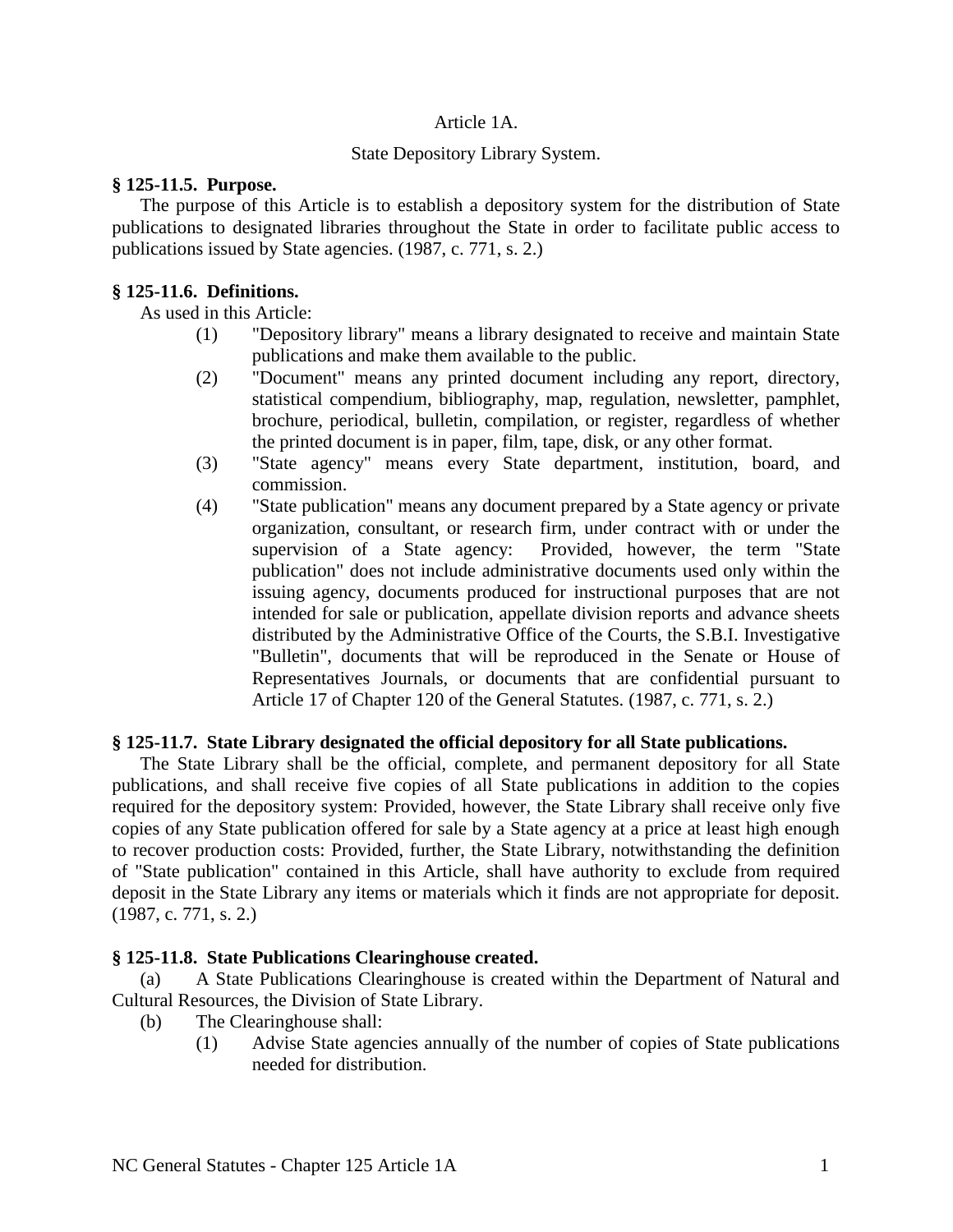- (2) Advise State agencies annually that they are required to submit only five copies of any State publication offered for sale at a price at least high enough to recover production costs.
- (3) Receive from State agencies promptly after publication the number of copies of State publications specified, and distribute these to the depository libraries.
- (4) Prepare on microfiche one or more copies of each State publication that is printed on paper for reference and interlibrary loan purposes.
- (5) Publish a checklist of State publications and distribute the checklist without charge to all requesting North Carolina libraries.
- (6) Forward two copies of all State publications that are printed on paper to the Library of Congress. (1987, c. 771, s. 2; 2015-241, s. 14.30(s).)

# **§ 125-11.9. Powers and duties of the State Library.**

The State Library:

- (1) Shall carry out the provisions of this Article.
- (2) Develop and maintain standards for depository libraries. The standards shall include the ability to receive, process, organize, retain, and make available State publications and the ability to provide reference assistance and interlibrary loan service for depository publications.
- (3) Shall designate depository libraries, taking into account regional distribution and number of persons served, such that State publications will be conveniently accessible to residents in all areas of the State. The State Library may designate at least one library in each congressional district.
- (4) May designate as selective depository libraries those institutions that wish to receive less than the full deposit. Selective depository libraries shall meet the same standards for reference and interlibrary loan service as full depository libraries.
- (5) May enter into depository contracts with public libraries and community, technical, special, college and university libraries that meet the standards for depository eligibility adopted by the Clearinghouse.
- (6) Shall determine how many copies of State publications each State agency must submit for the State depository system. The State Library may permit a State agency to submit fewer copies of a document if the State Library determines that fewer copies are adequate in light of the cost of the document and the projected public interest in the document.
- (7) Shall adopt rules to administer the depository program. These rules may include the State Library's priorities and resulting schedules for collecting, maintaining, and making available State publications in various formats. (1987, c. 771, s. 2; 1991, c. 636, s. 14.)

# **§ 125-11.10. Duties of State agencies.**

(a) State agencies shall send the requested number of copies of each of their publications to the Clearinghouse within 10 days of issuance.

(b) The head of each State agency shall designate a publications officer who shall be responsible for supplying the requested number of copies of each State publication of that agency to the Clearinghouse. Each agency shall notify the Clearinghouse of the identity of its